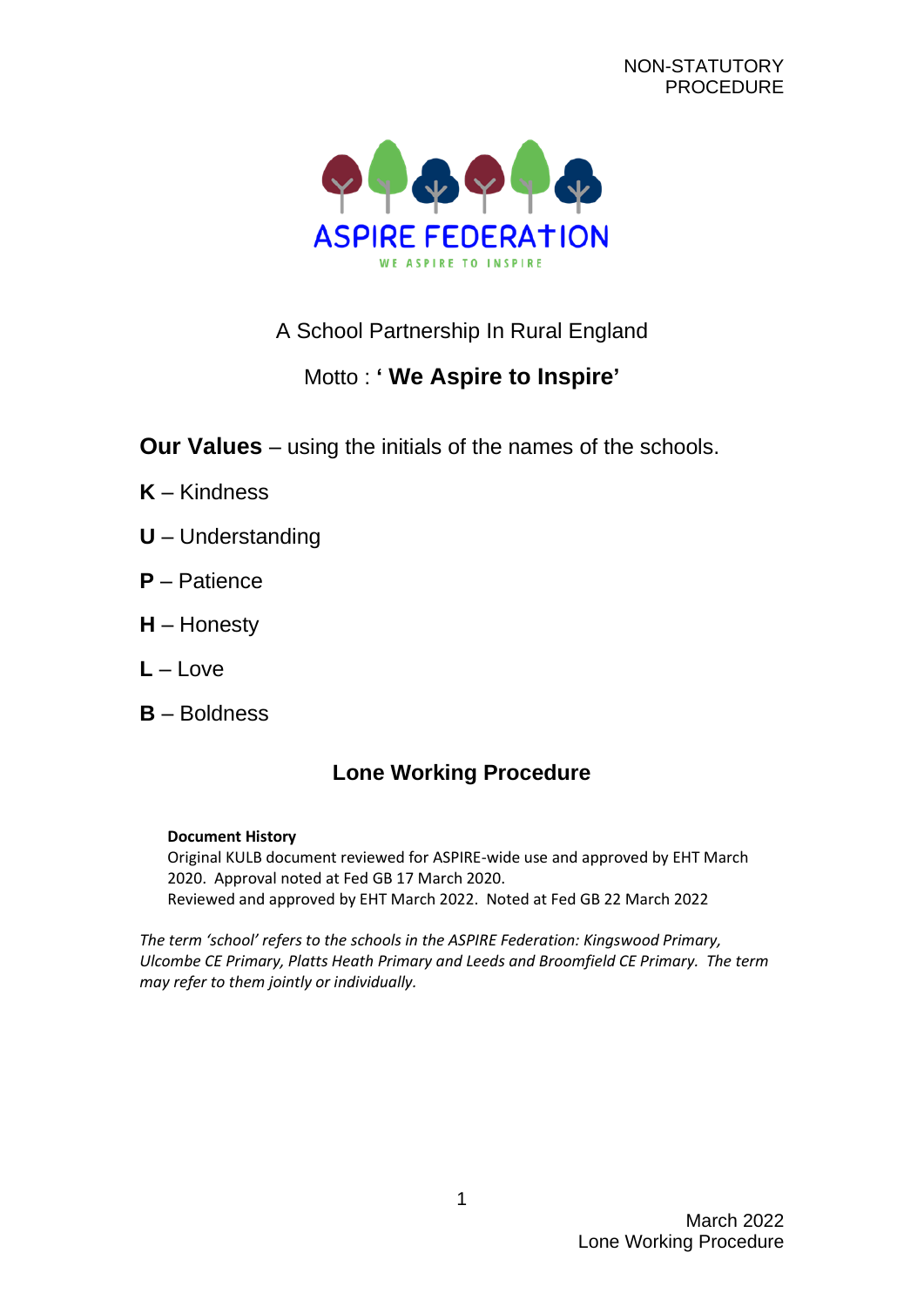At our two Church of England schools this policy will be delivered through strong links made to our Christian values:

#### **Leeds & Broomfield Church of England Primary School**

At Leeds & Broomfield we build strong foundations for all; to learn, flourish and fill their hearts with God's love. Everyone is important, valued and needed to make L&B grow. We give a quality all round nurturing education which develops the whole child; If the rain came we would not fall.

"*As many hands build a house, so many hearts make a school."*

*(Matthew Ch 7 24-27)*

## **RESPECT RESILIENCE EMPATHY CURIOSITY HONESTY**

Our school Christian Values support the development of the children and all within the school and local community, giving the children and staff a positive outward looking view. The pupils and staff support and help each other and the local community enabling all to flourish.

We have explored the story of Matthew (Ch 7 24-27) showing curiosity, and the children felt empathy for the builder of the house on the sand, but said they must be resilient to try again. Jesus was honest with his followers and people followed and trusted him. The story continues showing how Jesus respected all and everyone who wanted to listen and learn could – no one was turned away. This high level of inclusion and respect is what makes Leeds and Broomfield a great school community to be part of 'many hearts make a school'.

#### **Ulcombe Church of England Primary School**

"*Unity and diversity in the body – one body, many members."*

*(Corinthians Ch 12 12-27)*

#### **HOPE RESPECT ENDURANCETRUST**

At Ulcombe Church of England Primary School endurance plays an important role in both our social learning and cultural ethos, where children aspire to be the best they can be. Diversity is the key to our curriculum and opportunities to progress and succeed both academically and as individuals are provided – many members working in unity with respect for each other. Hope is at the heart of our school community and is explicitly shown by both children and adults in our school, regardless of where the path of life leads them. Through God's love and trust each individual learns the skills important for them but also adds value to the community as a whole.

We are Ulcombe Church of England Primary School and each one of us is a part of it!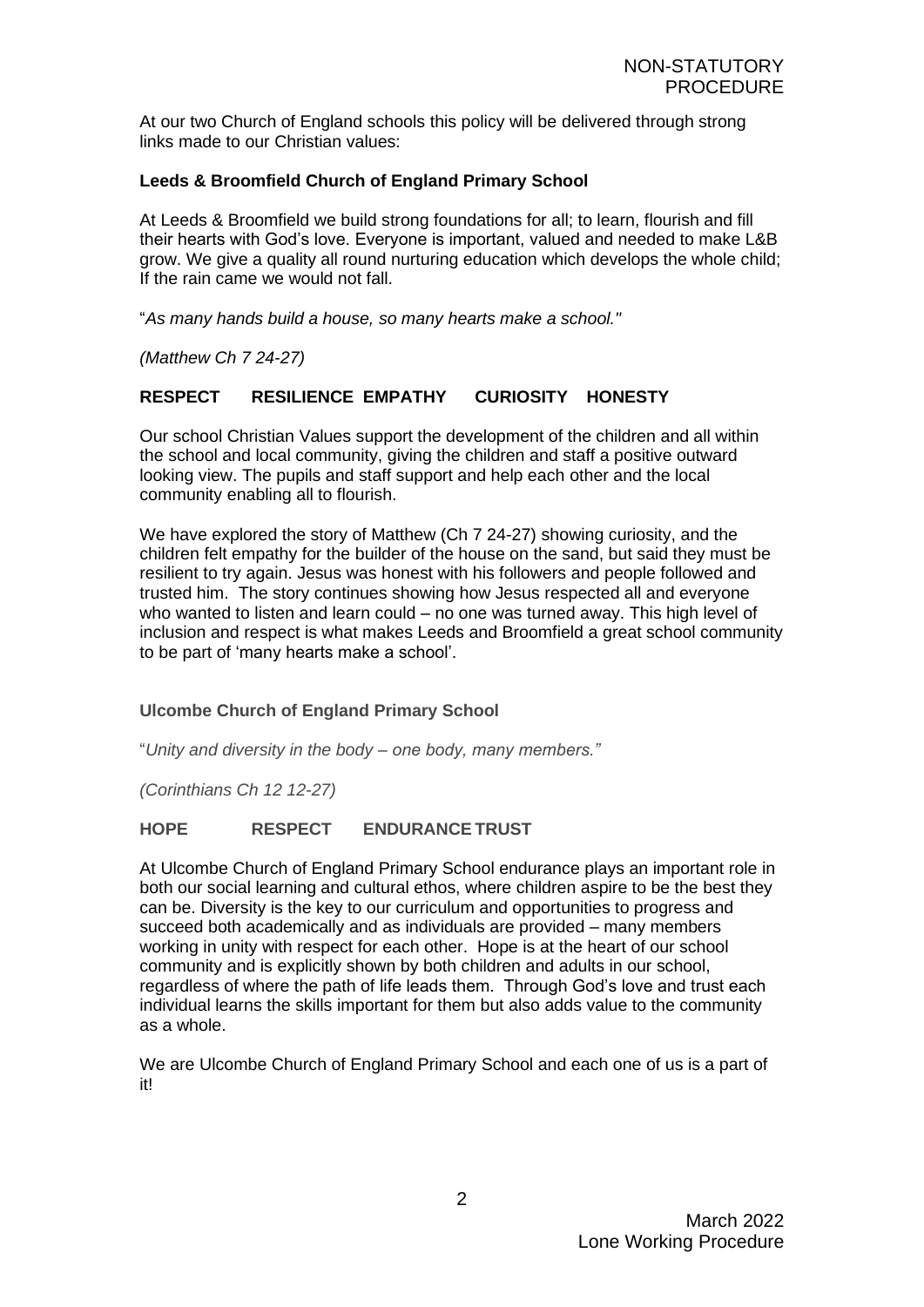## NON-STATUTORY PROCEDURE

## **Contents**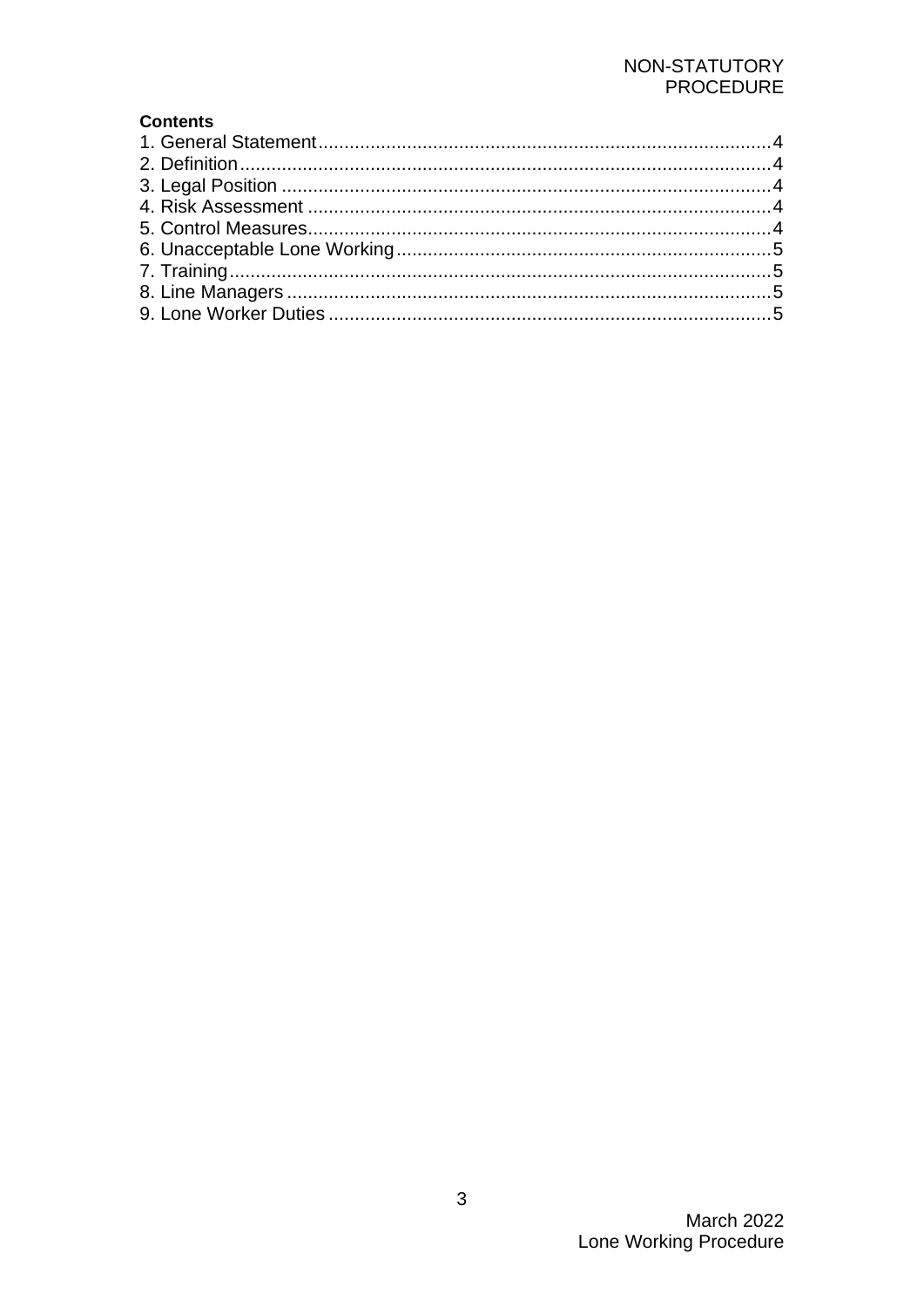## <span id="page-3-0"></span>**1. General Statement**

This School recognises that there may be an increased risk to the health and safety of its employees whilst working alone. This procedure sets out our approach in both identifying these risks and adequately managing them. Any questions regarding its operation should be addressed to **the Executive Headteacher/Head of School***.*

## <span id="page-3-1"></span>**2. Definition**

For the purposes of this procedure, a lone worker is an individual who spends some or all of their working hours working alone. This may occur (1) during normal working hours at an isolated location within the normal workplace, (2) when working outside normal business hours. These are deemed to be from between **07:30** and **18.00, Monday to Friday.**

## <span id="page-3-2"></span>**3. Legal Position**

Our duty to both assess and control any risks from lone working is governed by the **Health and Safety at Work Act 1974** (HSWA). S.2 requires us to ensure, so far as is reasonably practicable, the health, safety and welfare of our employees. Similar duties are owed to other workers, such as agency temps under s.3 of the HSWA. This will be achieved by carrying out risk assessments in accordance with the **Management of Health and Safety at Work Regulations 1999** (as amended).

#### <span id="page-3-3"></span>**4. Risk Assessment**

Risk assessments will cover all work currently undertaken alone (or proposed to be), where the risk maybe increased by the work activity itself, or by the lack of on-hand support should something go wrong. Once all job roles involving lone working have been identified, the following factors will be considered:

- **Risk of violence**  All jobs involving an element of lone working will be assessed for a risk of verbal threats, or violence. The priority will be those involving face-toface dealings with members of the public and/or cash handling.
- **Plant and equipment**  Plant and equipment used by lone workers will be assessed to ensure that it is suitable for use by one person.
- **Work at height -** Working at height will not be undertaken when working alone.
- **Chemicals -** Any existing, or planned use of chemicals will be considered with regards to their suitability for use by those working alone.
- **The worker -** The medical fitness of workers working alone will be assessed.
- **Access and egress -** Some lone working may require access to locations, which are difficult to access or exit. Assessments will consider whether these tasks are suitable to be carried out by one person.

#### <span id="page-3-4"></span>**5. Control Measures**

In order to manage the risks identified, we have introduced the following control measures:

## **Risk of violence**:

- Staff are required to lock themselves in the buildings when lone working.
- Staff must not arrange meetings with parents or members of the public when lone working. All meetings must be arranged during school occupancy times or when there is more than one member of staff on site for the duration for the meeting.
- Staff are required not to handle cash when lone working.
- Late meetings must finish promptly and not leave one member of staff alone on site.
- Staff must not approach, or let into the buildings, unauthorised persons when lone working.